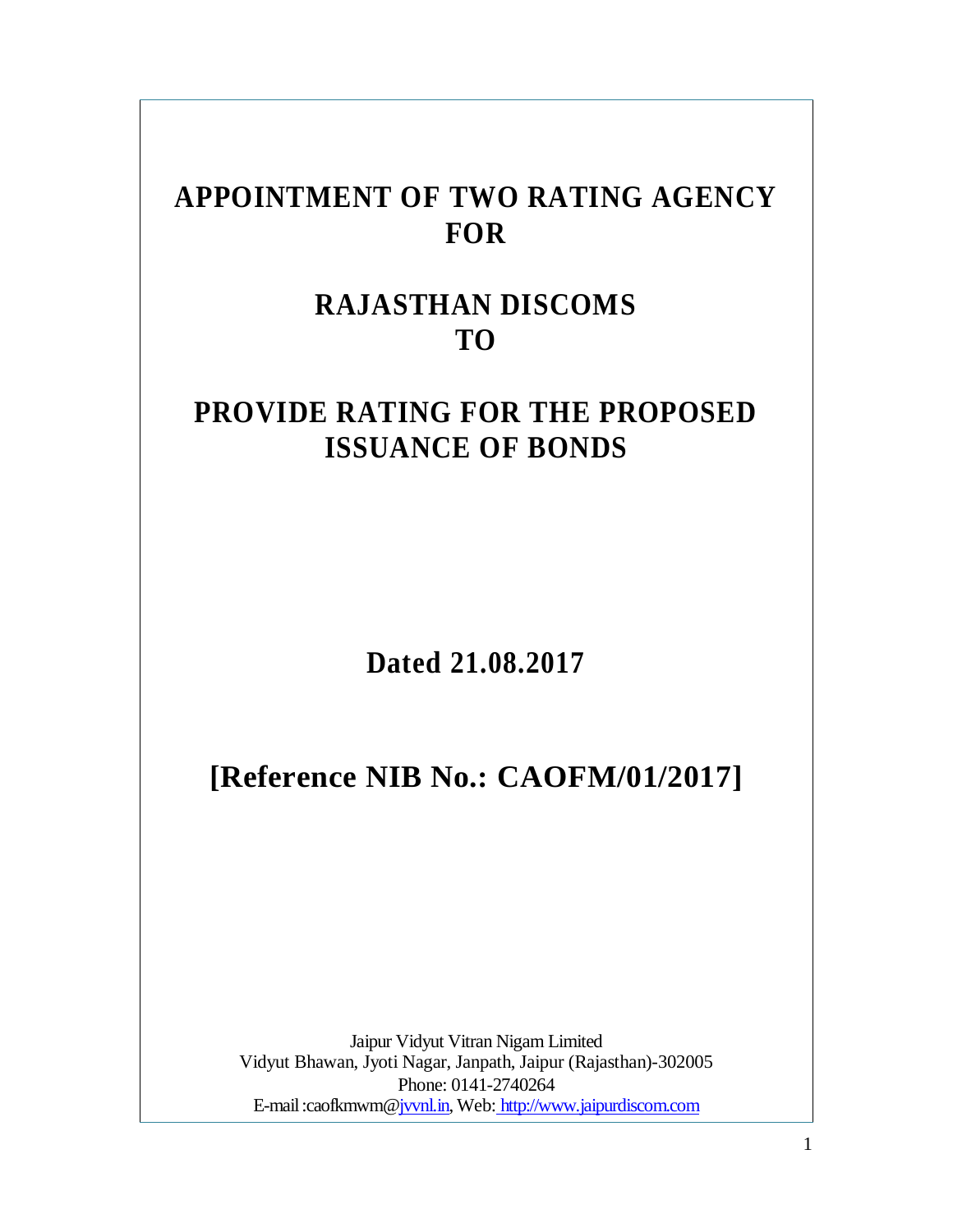| <b>Mode of Bid Submission</b>                              | Online though e-Procurement/ e-Bidding system at<br>http://eproc.rajasthan.gov.in                                                 |
|------------------------------------------------------------|-----------------------------------------------------------------------------------------------------------------------------------|
| <b>Place for Pre-bid meeting and opening of</b><br>the bid | Office of Chief Accounts Officer(FM-W&M)<br>Conference Hall Vidyut Bhawan, Janpath,<br>Jyoti Nagar, Jaipur (Rajasthan) Pin-302005 |
| Date & Time of Pre-bid meeting                             | 28.08.2017 at 11.00 AM                                                                                                            |
| Last Date & Time of Submission of Bid                      | 04.09.2017 at 05.00 PM                                                                                                            |
| Date & Time of Opening of Bid                              | 05.09.2017 at 03.00 PM                                                                                                            |

**Cost of Bid Document: Rs. 5000/- (Rupees Five thousand Only) + GST**

**E-Bid Processing Fee: Rs. 1000- (Rupees One thousand Only)**

| Name of the Bidding Company/Firm:                 |                                               | Jaipur Vidyut Vitran Nigam Limited                                     |  |
|---------------------------------------------------|-----------------------------------------------|------------------------------------------------------------------------|--|
| <b>Contact Person (Authorised Bid Signatory):</b> |                                               | Chief Accounts Officer (FM-W&M) JVVNL                                  |  |
| <b>Correspondence Address:</b>                    |                                               | Room No.11, Shed No.1, Vidhyut Bhawan, Jyoti<br>Nagar, Jaipur - 302005 |  |
| Mobile No.<br>9413390600                          |                                               | <b>Telephone</b><br>0141-2740264<br>& Fax Nos.:                        |  |
| Website & E-Mail:                                 | www.Jaipurdiscom.com, E-mail caofmwm@jvvnl.in |                                                                        |  |

٦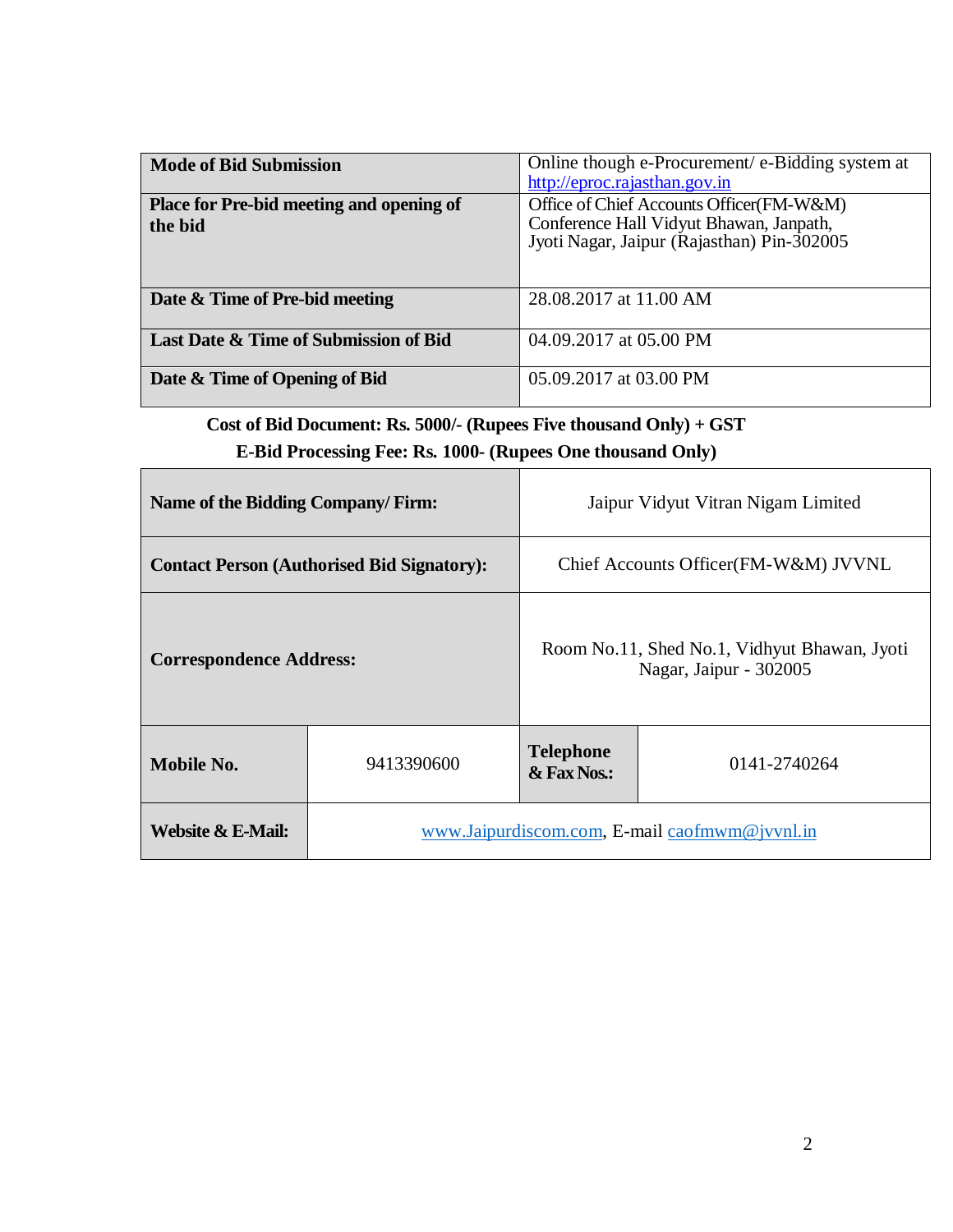## **ABBREVIATIONS & DEFINITIONS**

| Agreement                              | The Agreement to be signed between the successful Bidder and                                                                                                                                                                                                                                                                                                 |  |
|----------------------------------------|--------------------------------------------------------------------------------------------------------------------------------------------------------------------------------------------------------------------------------------------------------------------------------------------------------------------------------------------------------------|--|
|                                        | Jaipur Discom on behalf of all three Discoms                                                                                                                                                                                                                                                                                                                 |  |
| Authorized<br>Representative           | Any person authorized by either of the parties.                                                                                                                                                                                                                                                                                                              |  |
| Bidder/Bidder                          | The company who will participate in the bidding process. The<br>Bidder may be the Principal Officer or the duly Authorized<br>Representative of the Bidder.                                                                                                                                                                                                  |  |
| <b>Corrupt Practice</b>                | The offering, giving, receiving or soliciting of anything of value<br>or influence the action of an official in the process of Bidding or<br>Contract execution.                                                                                                                                                                                             |  |
| Discoms                                | Power distribution companies of Rajasthan viz. Jaipur Vidyut<br>Vitran Nigam Limited (JVVNL), Ajmer Vidyut Vitran Nigam<br>Limited (AVVNL) and Jodhpur Vidyut Vitran Nigam Limited<br>(JdVVNL). Also referred to as "Rajasthan Discoms".                                                                                                                     |  |
| EMD/ Bid security                      | <b>Earnest Money Deposit</b>                                                                                                                                                                                                                                                                                                                                 |  |
| <b>Fraudulent Practice</b>             | A misrepresentation of facts in order to influence a procurement<br>process or the execution of a Contract and includes collusive<br>practice among Bidders (prior to or after Bid submission)<br>designed to establish Bid prices at artificial non-competitive<br>levels and to deprive Rajasthan Discoms of the benefits of free<br>and open competition. |  |
| GoR                                    | Government of Rajasthan                                                                                                                                                                                                                                                                                                                                      |  |
| Law                                    | Any Act, Notification, Bye Law, Rules and Regulations,<br>Directive, Ordinance, Order or Instruction having the force of<br>law enacted or issued by the Central Government and/ or the<br>Government of Rajasthan or any other Government or regulatory<br>authority or political subdivision of Government agency.                                         |  |
| LD                                     | <b>Liquidated Damages</b>                                                                                                                                                                                                                                                                                                                                    |  |
| LoI                                    | Letter of Intent                                                                                                                                                                                                                                                                                                                                             |  |
| <b>MIS</b>                             | <b>Management Information System</b>                                                                                                                                                                                                                                                                                                                         |  |
| <b>NIB</b>                             | Notice Inviting Bid                                                                                                                                                                                                                                                                                                                                          |  |
| <b>WO</b>                              | Work Order                                                                                                                                                                                                                                                                                                                                                   |  |
| <b>Bidding Authority</b>               | <b>JVVNL.</b>                                                                                                                                                                                                                                                                                                                                                |  |
| <b>RFP</b>                             | <b>Request For Proposal</b>                                                                                                                                                                                                                                                                                                                                  |  |
| Service provider/<br>Successful bidder | The bidder who will be finally selected and who gets into an<br>agreement with the Rajasthan Discoms for completing the work<br>mentioned in this bidding document.                                                                                                                                                                                          |  |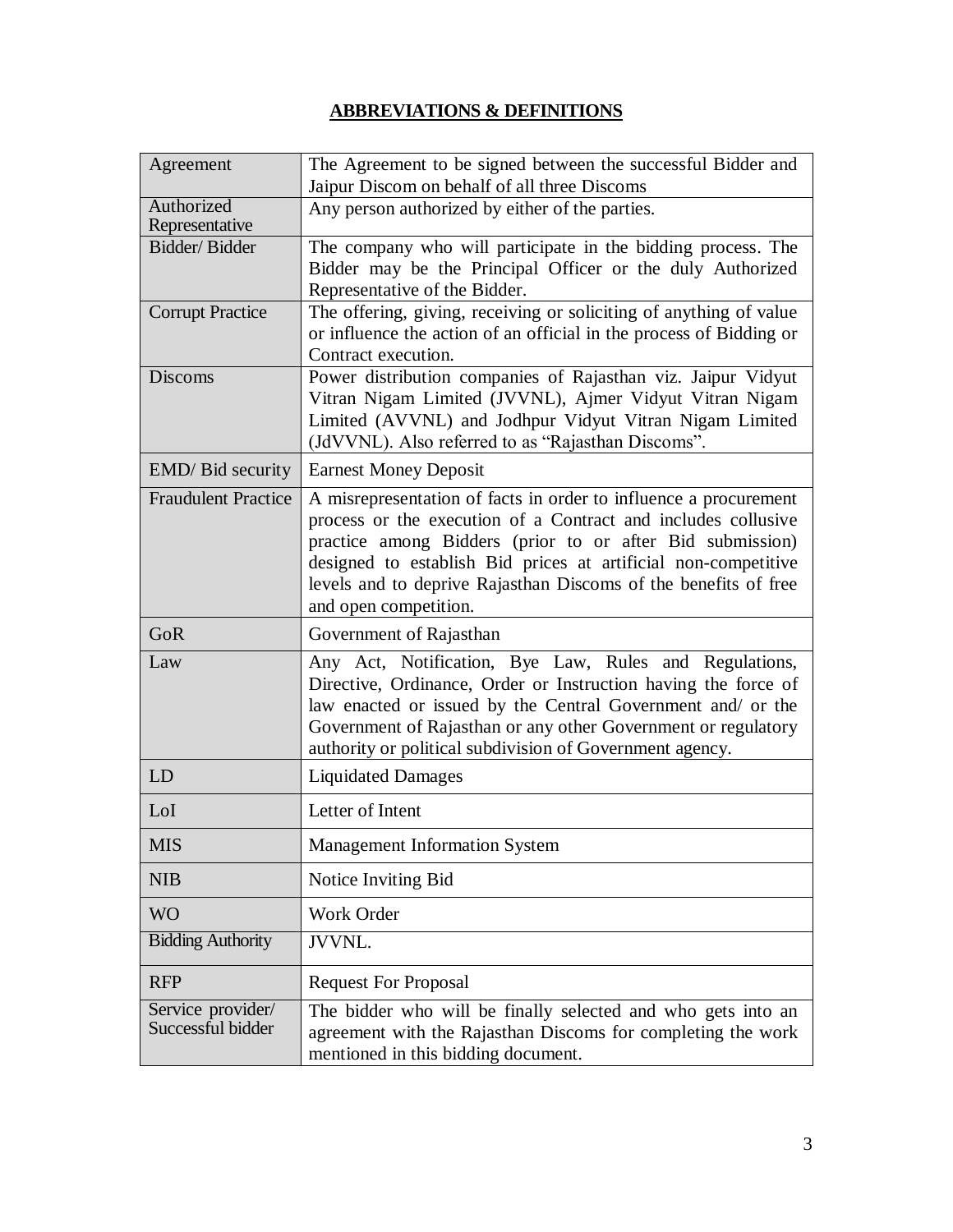## **1. INVITATION FOR BIDS (IFB)**

- 1.1. Jaipur Vidyut Vitran Nigam Limited (JVVNL), herein also referred to as "Bidding Authority", referred to as "Distribution Companies", invites proposals from reputed, competent and professional rating agency firms, who meet the minimum eligibility criteria as specified in this bidding document as detailed in the Chapter titled "scope of work" of this RFP document.
- 1.2. The complete bidding document has been published on the website [http://eproc.rajasthan.gov.in,](http://eproc.rajasthan.gov.in/) for the purpose of downloading.
- 1.3. Bidders who wish to participate in this bidding process must register on [http://eproc.rajasthan.gov.in](http://eproc.rajasthan.gov.in/) (bidders already registered on [http://eproc.rajasthan.gov.in](http://eproc.rajasthan.gov.in/) before 30.09.2011 must register again).
- 1.4. To participate in online bidding process, Bidders must procure a Digital Signature Certificate (Type III) as per Information Technology Act-2000 using which they can digitally sign their electronic bids. Bidders can procure the same from any CCA approved certifying agency, i.e. TCS, safe crypt, N-code etc. Bidders who already have a valid Digital Signature Certificate (DSC) need not procure a new DSC.
- 1.5. A two part three envelope / cover selection procedure shall be adopted.
- 1.6. Bidder (authorized signatory) shall submit their offer on-line in Electronic formats both for technical and financial proposal. However, Demand Drafts (DD) for BID Fees, e-Bidding Processing Fees and EMD should be submitted physically at the office of Bidding Authority as prescribed in NIT and scanned copy of same should also be uploaded along with the technical bid/ cover.
- 1.7. JVVNL will not be responsible for delay in online submission due to any reason. For this, bidders are requested to upload the complete bid well advance in time so as to avoid  $11<sup>th</sup>$  hour issues like slow speed; choking of web site due to heavy load or any other unforeseen problems.
- 1.8. Bidders are also advised to refer "Bidders Manual Kit" available at e-Proc website for further details about the e-Bidding process.
- 1.9. Please note that a pre-bid meeting of prospective bidders is scheduled as per the details specified in NIT below. The objective of this meeting is to address the queries of the prospective bidders related to the Project/ Bidding document.
- 1.10. No contractual obligation whatsoever shall arise from the RFP/ bidding process unless and until a formal contract is signed and executed between the Bidding authority and the successful bidder.
- 1.11.JVVNL disclaims any factual or other errors in this document (the onus is purely on the individual bidders to verify such information) and the information provided herein are intended only to help the bidders to prepare a logical bid-proposal.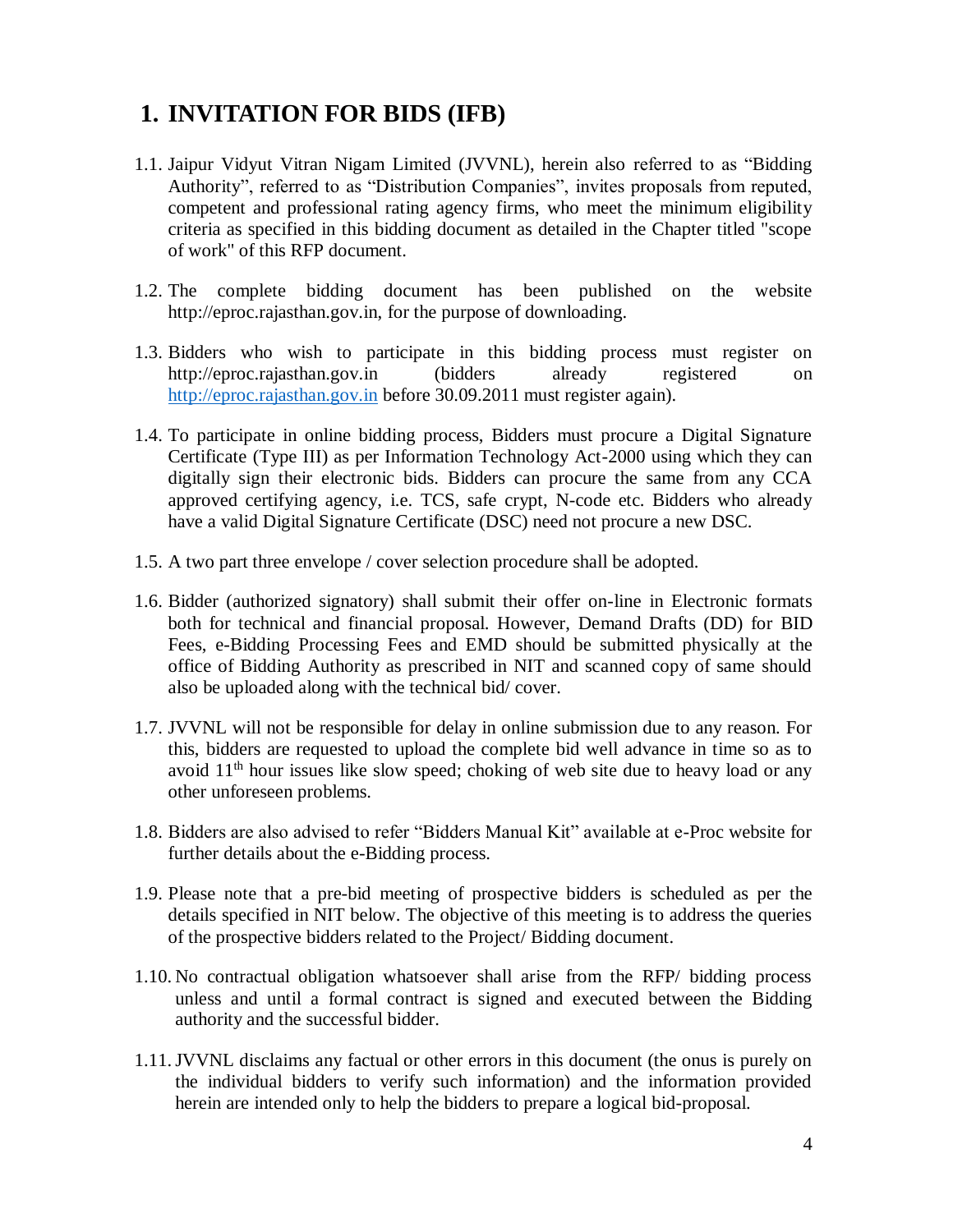## BACKGROUND INFORMATION

- 1.1 Consequent upon unbundling of erstwhile Rajasthan State Electricity Board (RSEB) pursuant to Rajasthan Power Sector Reforms Transfer Scheme 2000 notified on 19th July, 2000 five state sector power companies i.e. Rajasthan Vidyut Utpadan Nigam Limited (Generation), Rajasthan Vidyut Prasaran Nigam Limited (Transmission) and three distribution companies (Discoms) Namely Jaipur Vidyut Vitran Nigam Limited (JVVNL), Ajmer Vidyut Vitran Nigam Limited (AVVNL) and Jodhpur Vidyut Vitran Nigam Limited (JdVVNL) came into existence. The three distribution companies are engaged in the business of supply of electricity in their designated area of supply within the state.
- 1.2 The Ministry of Power, Government of India notified UDAY (Ujwal Discom Assurance Yojana) Scheme for Operational and Financial Turnaround of Power Distribution Companies (DISCOMs) on 20th Nov 2015. As per clause 7.1 of UDAY Scheme State shall take over 75% of Discom debt as on 30.09.2015 over two years – 50% of Discom debt shall be taken over in 2015-16 and 25% in 2016-17.
- 1.3 Discoms have to issue bonds for 25% debt to be remained with Discom under clause 7.2 of the UDAY Scheme as state guaranteed Discoms bonds at the prevailing market rate. The quantum of residual debt is around Rs 4,000 crores. In addition to this, Discoms will also issue bonds under clause 8.3 of UDAY Scheme for operational funding backed by state guarantee. The quantum of operational funding is around Rs 8,200 crores upto March, 2017.
- 1.4 In this way the total bond issue size will be arround Rs 12,200 crores as under:-
- 1.4.1 Rs 4,000 crores for retiring high cost debt.
- 1.4.2 Rs 8,200 crores for operational funding requirement.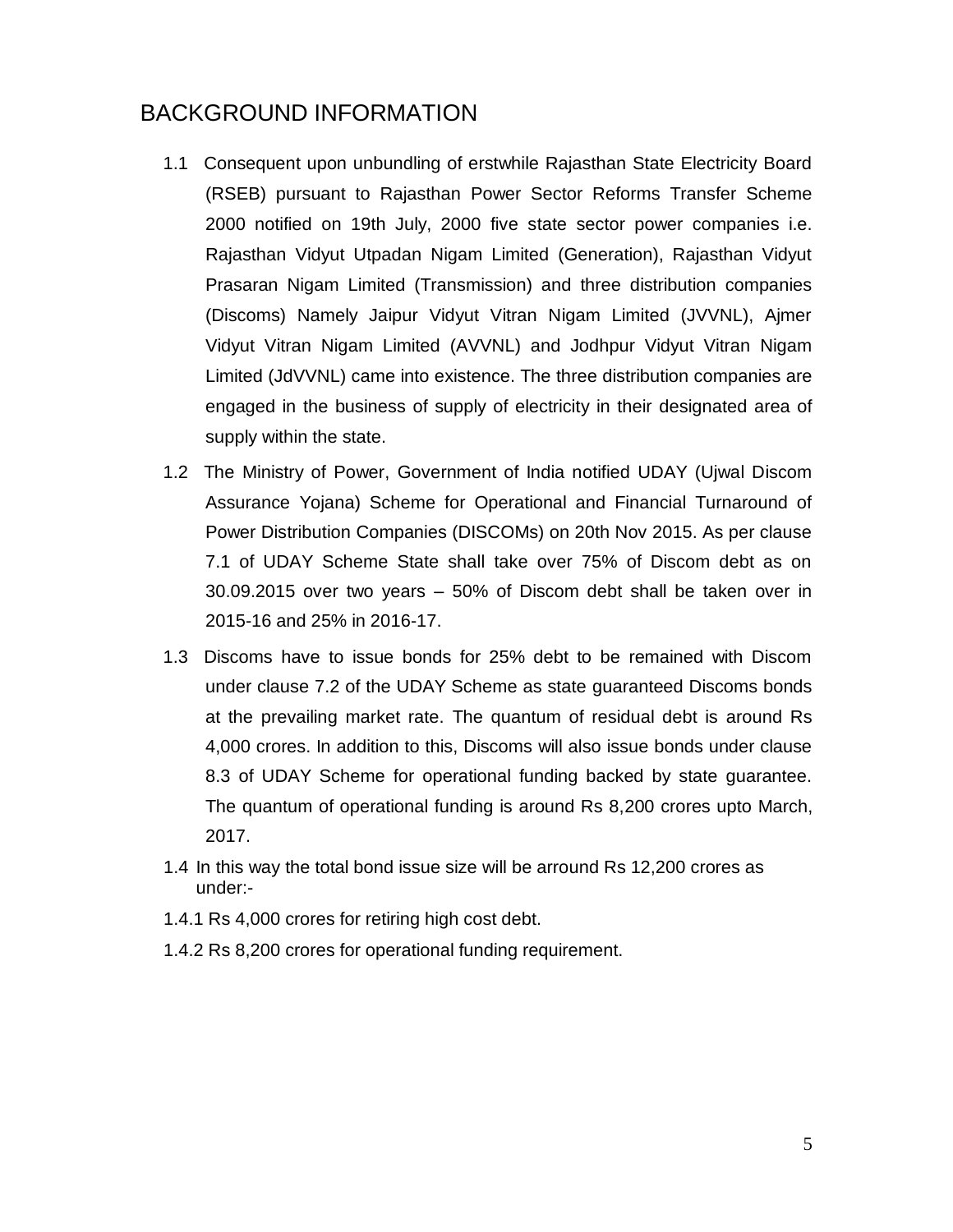## **2. ELIGIBILITY CRITERIA**

| Sl.<br>N <sub>0</sub> | Compliance<br><b>Area</b> | <b>Eligibility Criteria</b>                                                                                                                                                                                                                           | <b>Supporting Document</b>                                                                                                 |  |
|-----------------------|---------------------------|-------------------------------------------------------------------------------------------------------------------------------------------------------------------------------------------------------------------------------------------------------|----------------------------------------------------------------------------------------------------------------------------|--|
|                       |                           | The Bidder must be a<br>company, registered under the<br>Companies Act, 1956 or a<br>partnership firm registered<br>under Partnership Act or a<br>Proprietorship firm.                                                                                | Self-attested copy of the<br>Certificate of Incorporation,<br><b>Registration Certificate</b><br>Commencement of Business. |  |
| $\mathbf{1}$          | Legal                     | The Bidder should be registered<br>in SEB/RBI in respect of<br>ascertain rating of issuance of<br>Corporate Bonds.                                                                                                                                    | Self-attested copy of<br><b>Registration in SEBI/RBI</b>                                                                   |  |
|                       |                           | The bidder should have valid<br>GSTIN and carry a valid PAN.                                                                                                                                                                                          | <b>GSTIN</b> registration certificate<br>Income Tax registration<br>Certificate/Pan Card                                   |  |
| $\overline{2}$        | Technical                 | The Agency should be in Top 5<br>ranking of league table of Prime<br>Database in last three years taken<br>together. (viz. FY15, FY16 and<br>FY17) for issuance of Corporate<br><b>Bonds/PTC</b>                                                      | Self-certified copy of prime<br>database is to be enclosed as<br>documentary proof.                                        |  |
| 3                     | Others                    | The bidder must submit a letter<br>of authorization from the<br>Company authorizing a person<br>to sign the documents on behalf<br>of the company, submit<br>technical, commercial<br>information and attend<br>meetings on behalf of the<br>company. | Letter of authorization on<br>Company's letter head.                                                                       |  |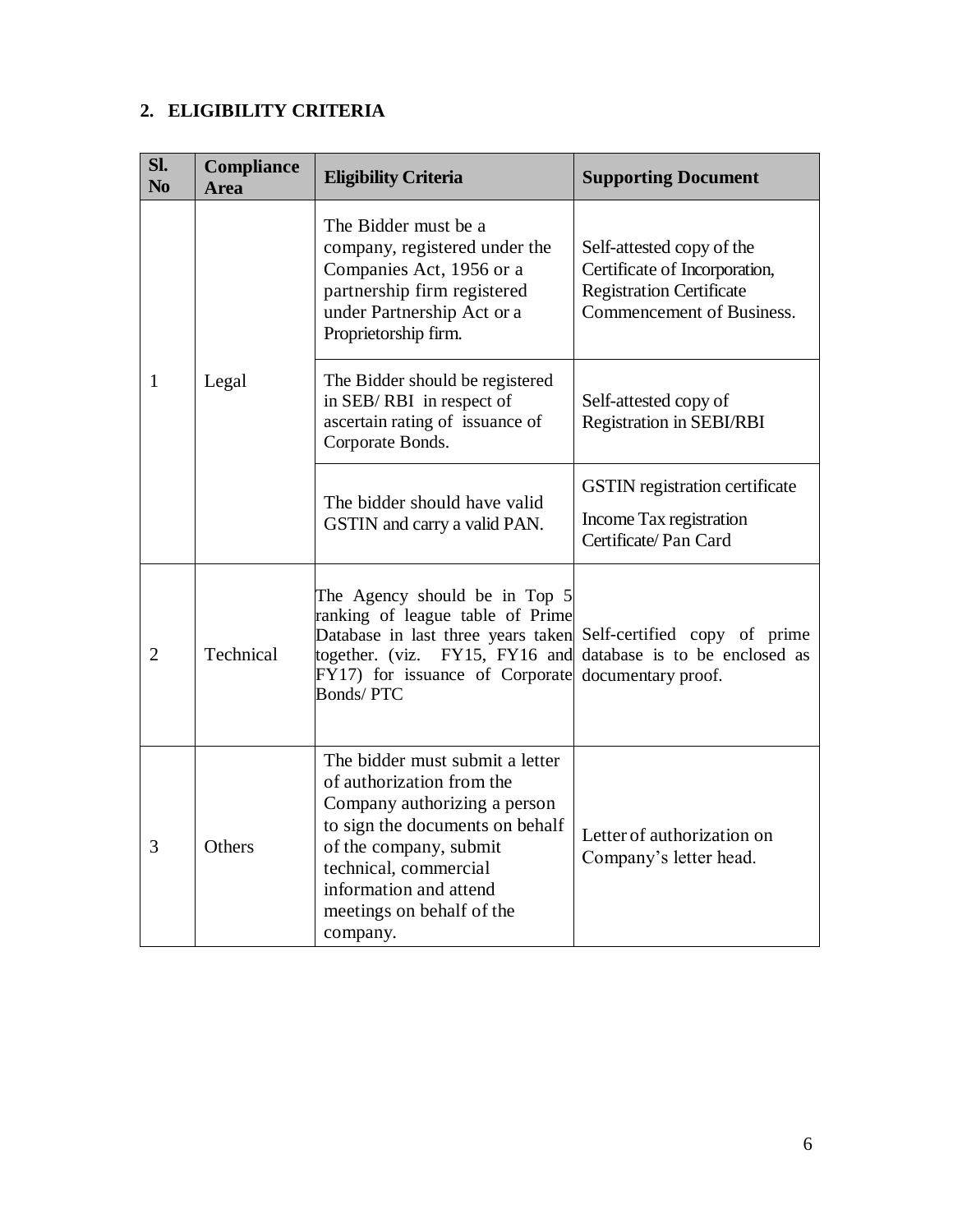#### **3. SCOPE OF WORK**

The Agency shall provide rating of the proposed issuance of rated, listed, taxable, and guaranteed by State Government with RBI Back Stop in nature of Debenture amounting to Rs. 12,200 crore for all three Discoms on private placement basis. The Draft Structure/ indicative Term sheet of proposed issuance of Bonds is enclosed as Annexure-'Á

#### **3.1 Completion Period**

**The Agency shall provide the rating of the proposed issuance of Bonds within eight week from the date of issue of order.**

#### **3.2 Terms of Payment**

All Payments against the services rendered shall be released against production of Invoice in quadruplicate by the service provider**.** 

The payment shall be released after publishing the ratings.

### **4. Evaluation Criteria**

**4.1** The agency shall be appointed on the basis of lowest price bid (L-1)

#### **5. Bidding Process**

#### **5.1 Sale of Bidding Document**

The sale of bidding document shall commence with the issue of NIT and shall be stopped as per the details specified in NIT. The complete bidding document is also placed on the websites as specified in the NIT. The prospective bidders are permitted to download the bidding document from any of the specified websites but must pay the cost of Bid processing fee & EMD while submitting the e-bid to the department.

#### **5.2 Clarification and Amendment of Bidding Document**

#### **Clarifications to the Bid Document**

- I. A prospective bidder requiring any clarification on the Bid documents may notify the Purchaser through email as specified in the NIT and should reach before the specified Date and Time of Pre-Bid meeting as per the information provided in NIT.
- II. Purchaser will only accept bidder queries sent through email as per the Template in "**Annexure II**" on or before the date and time specified in NIT.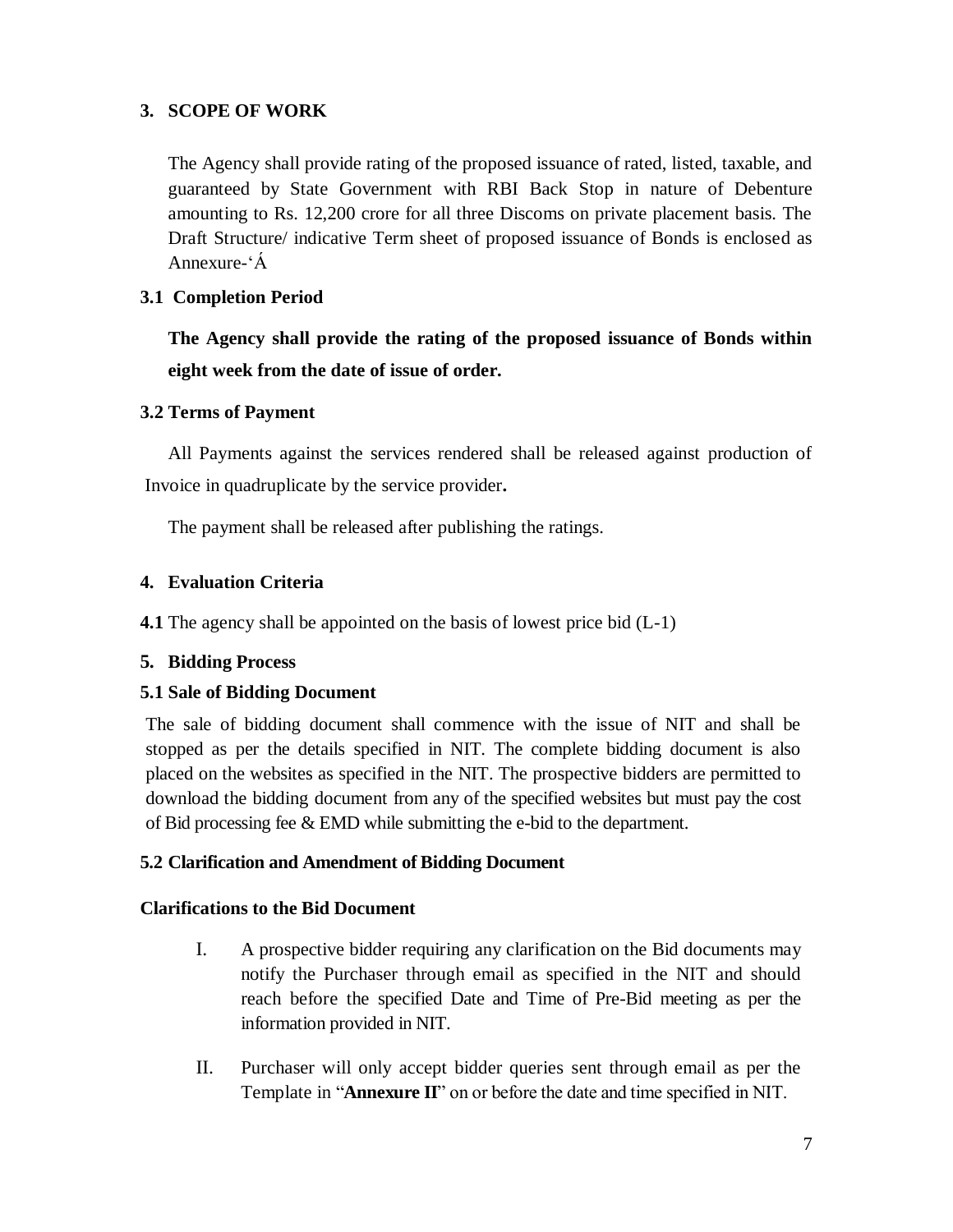- III. Purchaser would provide clarifications to those bidders whose representatives are present during the pre – bid meeting only. JVVNL would prepare and upload the corrigendum and final RFP based on modifications (if any) as specified in the NIT
- IV. JVVNL will not entertain or respond to bidders' queries and clarifications received after the pre–bid meeting.

#### **Pre-bid Meeting**

- I. The bidder or its official representative (not more than two representatives per bidder) is invited to attend the pre-bid meeting as per the details specified in NIT. The objective of this meeting is to address the queries of the prospective bidders related to the Project/ bidding document and also to understand/ address any concerns of the bidders related to the RFP.
- II. The prospective bidders are allowed to attend the pre-bid conference/ meeting and submit their pre-bid queries in the specified format and schedule.
- III. As a result of discussions in the pre-bid conference, if modifications in the bidding document, specifications of services are considered necessary, they may be done by issuing an addendum/ corrigendum and its copies shall be sent through Email/ post to all the bidders having purchased the bidding document without identifying the source. The corrigendum/ addendum and the Final bidding document will be placed on all the websites as specified in the NIT.
- IV. Response to bidder queries provided during the pre-bid conference will not have any impact on the RFP scope, requirements or the terms & conditions until and unless queries are provided in the format indicated and response has been published/ communicated and addendum/ corrigendum is released indicated as above.
- V. The Bidding authority reserves the right not to respond to any/ all queries raised or clarifications sought if, in their opinion and at their sole discretion, they consider that it would be inappropriate to do so or do not find any merit in it.

#### **Amendment of Bidding Document**

I. At any time prior to the deadline for submission of the Bids, the Bidding authority may amend the Bidding document by issuing Corrigendum/ Addenda.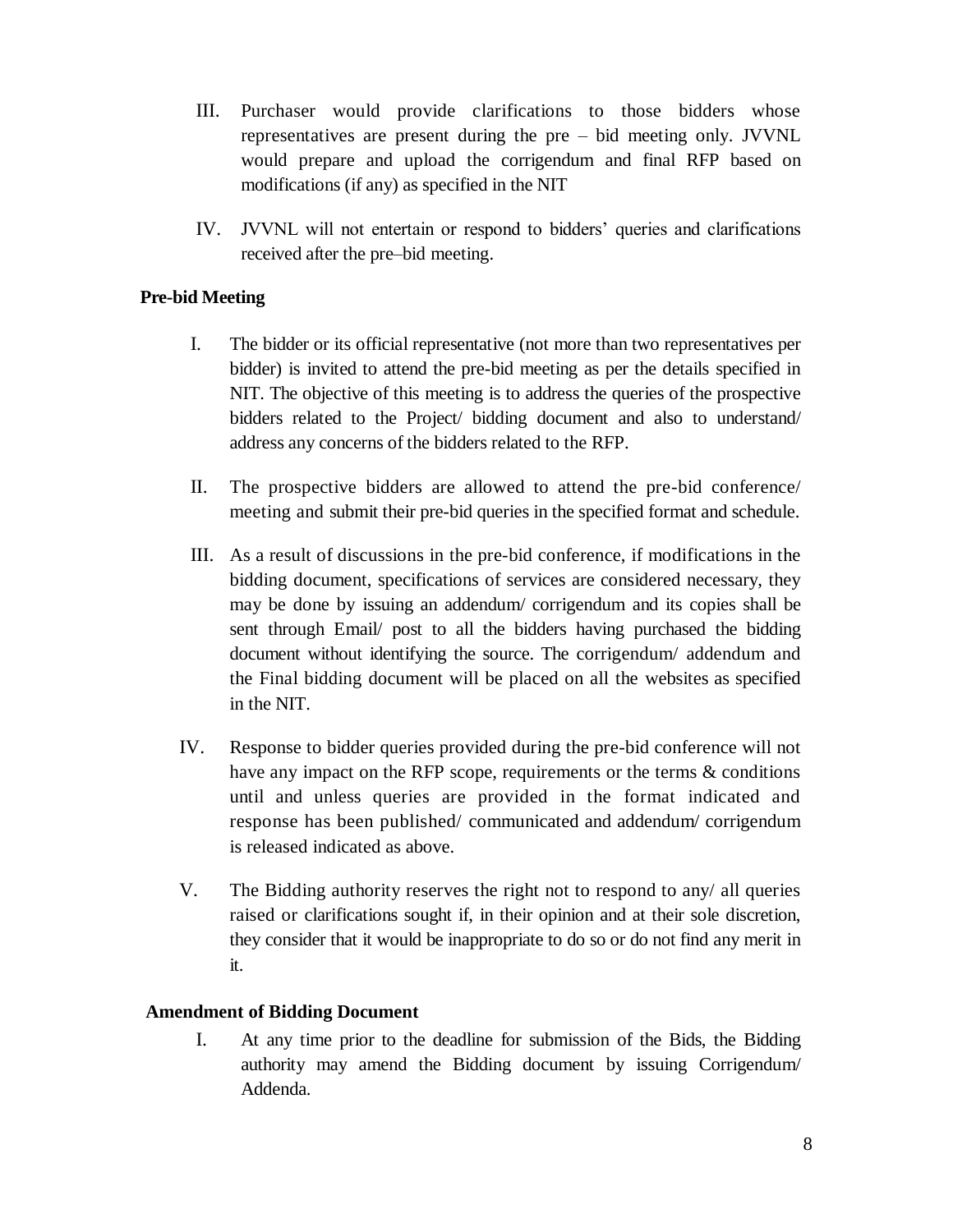- II. Any Corrigendum/ Addendum issued shall be a part of the Bidding document and shall be communicated in writing to all, who have purchased the Bidding document.
- III. To give prospective Bidders reasonable time in which to take a Corrigendum/ Addendum into account in preparing their Bids, the Bidding authority may, at its discretion, extend the deadline for the submission of the Bids.
- IV. Any change in date of submission and opening of bids would be published in appropriate manner including the website mentioned in the NIT.

#### **5.3 Submission and Opening of Bids**

#### **Documents comprising the Bid**

a) A Two Part-Three envelope/ cover system shall be followed for the bid. They shall be submitted on [http://eproc.rajasthan.gov.in](http://eproc.rajasthan.gov.in/) in electronic format in the following manner:

| S. No.             | <b>Document Type</b>         | <b>Document Format</b>                                                                          |  |  |
|--------------------|------------------------------|-------------------------------------------------------------------------------------------------|--|--|
| <b>Fee Details</b> |                              |                                                                                                 |  |  |
|                    | <b>Bid Fee</b>               | Scanned copy of the receipt of Bid fee                                                          |  |  |
|                    | <b>Bid Processing Fee</b>    | Scanned copy of the receipt of Bid<br>processing fee                                            |  |  |
| 3.                 | <b>Earnest Money Deposit</b> | Scanned copy of the receipt of banker's<br>cheque / demand draft/valid exemption<br>certificate |  |  |

#### **Cover-I:- The cover One consist the following documents**

#### **Cover-2:-Technical bid consist the following documents (To be filled in pdf format)**

| <b>Pre-Qualification Documents</b> |                                                                                             |                                                                                                           |  |  |
|------------------------------------|---------------------------------------------------------------------------------------------|-----------------------------------------------------------------------------------------------------------|--|--|
|                                    | <b>Eligibility Criteria References</b>                                                      |                                                                                                           |  |  |
| 2.                                 | <b>Bidder's Authorization Certificate</b>                                                   |                                                                                                           |  |  |
| 3.                                 | All the documents mentioned in the "Eligibility"<br>Criteria" in support of the eligibility | Requisite supporting documents meeting<br>eligibility criteria as specified earlier should<br>be provided |  |  |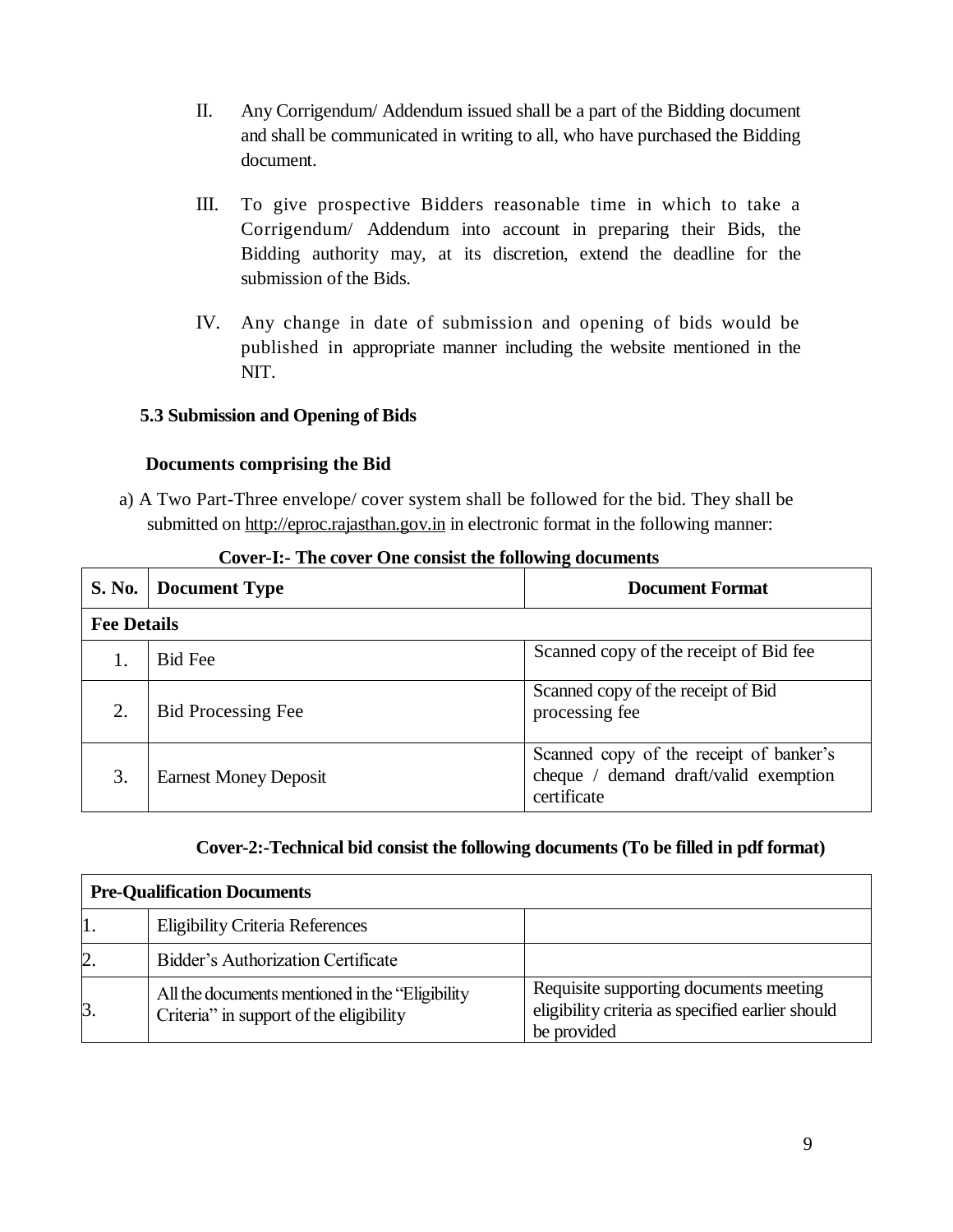#### **Cover-3:-For Financial, Price Bid consist the details of prices as per Annexure-III in the MS Excel format (.xls format of price bid) published with NIT on eproc website**

a) The bidder would ensure that all the required documents, as mentioned in this bidding document, are submitted along with the bid and in the prescribed format only. Nonsubmission of the required documents or submission of the documents in a different format, contents may lead to the rejections of the bid proposal submitted by the bidder.

#### **5.4 Earnest Money Deposit**

- I. Every bidder, if not exempted must furnish the EMD as specified in the NIT.
- II. Government of Rajasthan and Union Government undertakings, corporations, companies; autonomous bodies managed or controlled by Government are not required to submit the EMD. Receipt of EMD or Registration certificate or Certificate that the bidder is a Government undertaking, Corporation, Company, autonomous body as mentioned above shall necessarily accompany the sealed bid without which the bid shall be rejected forthwith.
- III. EMD for the amount of Rs.1,00,000/- (Rupees One lac only) shall be deposited in the form specified in the NIT.
- IV. EMD of a bidder lying with JVVNL in respect of other bids awaiting decision will not be adjusted towards EMD for the fresh bids. The earnest money originally deposited may, however, would be taken into consideration in case bids are re-invited.
- V. Form of EMD: The EMD may be deposited in the form of a banker's cheque/ demand draft. The validity of the EMD would be of 180 days from the date of Technical bid opening. The EMD would be revocable at Jaipur at par in favour of "Accounts Officer (Cash), JVVNL" payable at "Jaipur".
- VI.Refund of EMD: The earnest money of unsuccessful bidders shall be refunded soon after final acceptance of bid and award of contract. In case of best/ successful bidder, the EMD shall be refundable after execution of contract agreement and furnishing of required Performance Security Deposit. Available EMD may also be adjusted in arriving at the amount of the Performance Security Deposit.
- VII. Forfeiture of EMD: The EMD taken from the bidder shall be forfeited in the following cases:
	- a. When the bidder withdraws or modifies his bid proposal after opening of bids.
	- b. When the bidder does not execute the agreement after placement of order within the specified time.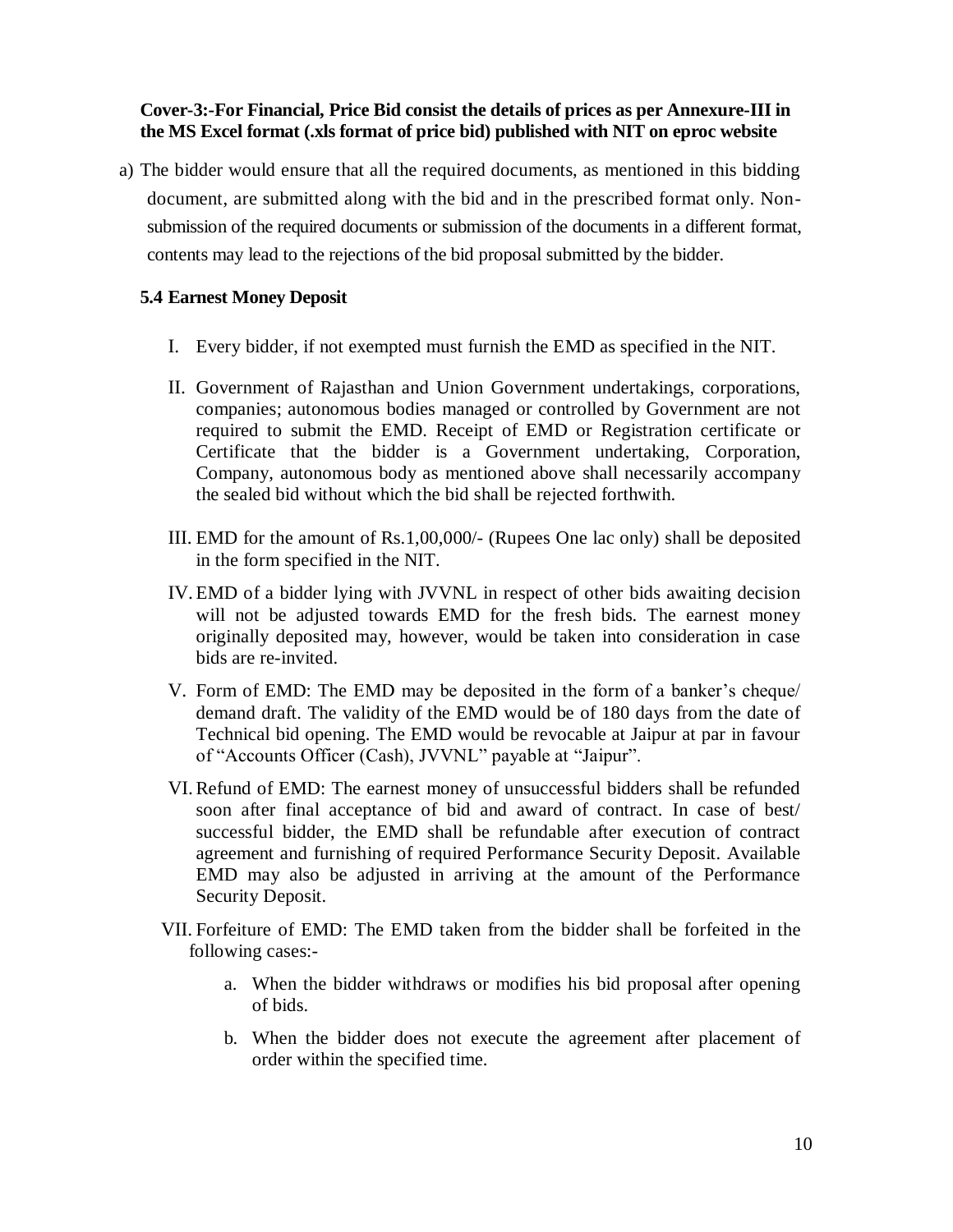VIII. To adjust any dues against the firm from any other contract with JVVNL.

- IX. Any Bid submitted without the EMD will be summarily rejected.
- X. No interest will be paid by JVVNL on the Earnest money deposited.

### **5.5 Cost of Bidding**

The Bidder shall bear all costs associated with the preparation and submission of its Bid, and the Bidding authority shall not be responsible or liable for those costs, regardless of the conduct or outcome of the bidding process.

### **5.6 Language of Bids**

The Bid prepared & submitted by the Bidder and all subsequent correspondence and documents related to the bid and as submitted by the bidder, shall be written only in English language. Also, any printed literature furnished by the Bidder written in other language (other than English/ Hindi) must be accompanied by an English/ Hindi translation in which case, for purposes of interpretation of the bid, the appropriate translation by the Purchaser shall govern.

### **5.7 Alternative Bids**

Alternative bids shall not be considered at all.

## **5.8 Bid Prices**

- I. All the prices would be quoted only in Indian Rupees (INR) currency.
- II. Prices/ Rates shall be written both in words and figures. There would not be errors and/ or over-writings. Corrections/ alterations, if any, would be made clearly and initialed with date.
- III. GST applicable would be shown separately in the Format for Price Quotation only.
- IV. The prices and discounts quoted by the Bidder in the Price Schedule/ Commercial/ Financial Bid shall conform to the requirements specified therein.
- V. The price to be quoted in the Bid Submission Sheet shall be shown separately initial rating fee and annual surveillance fee.
- VI. Prices quoted by the Bidder shall be fixed during currency of the Contract and not subject to variation on any account. A Bid submitted with an adjustable price quotation shall be treated as nonresponsive and shall be rejected.
- VII. The price quoted by the bidder shall be inclusive of all expenditure except GST which will be payable on actual basis as per applicable rates.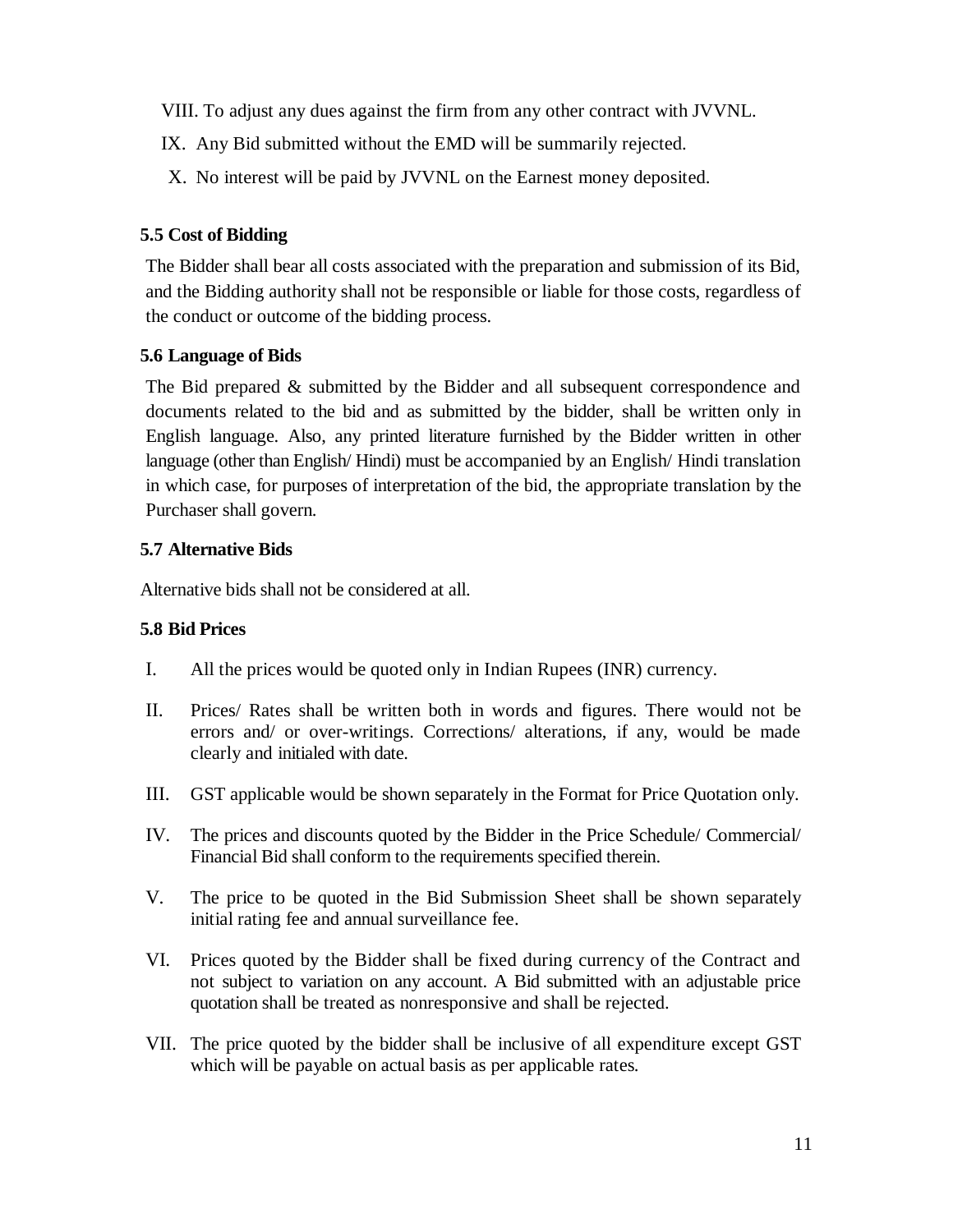#### **5.9 Period of Validity of bids**

- I. Bids shall remain valid for 180 days from the date of bid submission as prescribed by Bidding Authority. A Bid valid for a shorter period shall be rejected and treated as non-responsive.
- II. In exceptional circumstances, the Bidding Authority may solicit the Bidder's consent to an extension of the period of validity. The request and the responses thereto shall be made in writing.

#### **5.10 Format and Signing of Bid**

- I. The bid forms/templates/annexure etc., wherever applicable, shall be typed or written in indelible ink and shall be signed (all the pages) by a person duly authorized to sign, in token of acceptance of all the terms and conditions of the bidding document. This authorization shall consist of a written confirmation as specified in the bidding document and shall be attached to the bid.
- II. Any amendments such as interlineations, erasures, or overwriting shall be valid only if they are signed or initialed by the authorized person signing the bid.
- III. The bid, duly signed (digitally) by Auth. Signatory, should be uploaded on the eproc portal in respective file/ format.
- IV. Bidders must submit their bids online at eproc portal. Bids received by another other means shall not be accepted.
- V. If bids are not submitted as per the details mentioned in this bidding document and eProc website, the Bidding authority shall reject the bid.

#### **5.11 Deadline for the submission of Bids**

- I. Bids must be submitted on the website [http://eproc.rajasthan.gov.in](http://eproc.rajasthan.gov.in/) no later than the date and time indicated in the NIT.
- II. Normally, the date of submission and opening of bids would not be extended. However, in exceptional circumstances or when the bidding document is required to be substantially modified as a result of discussions in pre-bid conference and the time with the prospective bidders for preparation of bids appears insufficient, the date may be extended by JVVNL and due publicity to such change in date of opening of bids would be given. In such cases, it would be ensured that after issue of corrigendum, reasonable time is available to the bidders to prepare and submit their bids. Any change in date of submission and opening of bids would also be placed on the respective website immediately. However, if the modifications in bidding document, specifications of goods and service are substantial, fresh publication of original bid inquiry may also be issued.
- III. The Bidding authority may, at its discretion, extend the deadline for the submission of bids by amending the bidding document, in which case all rights and obligations of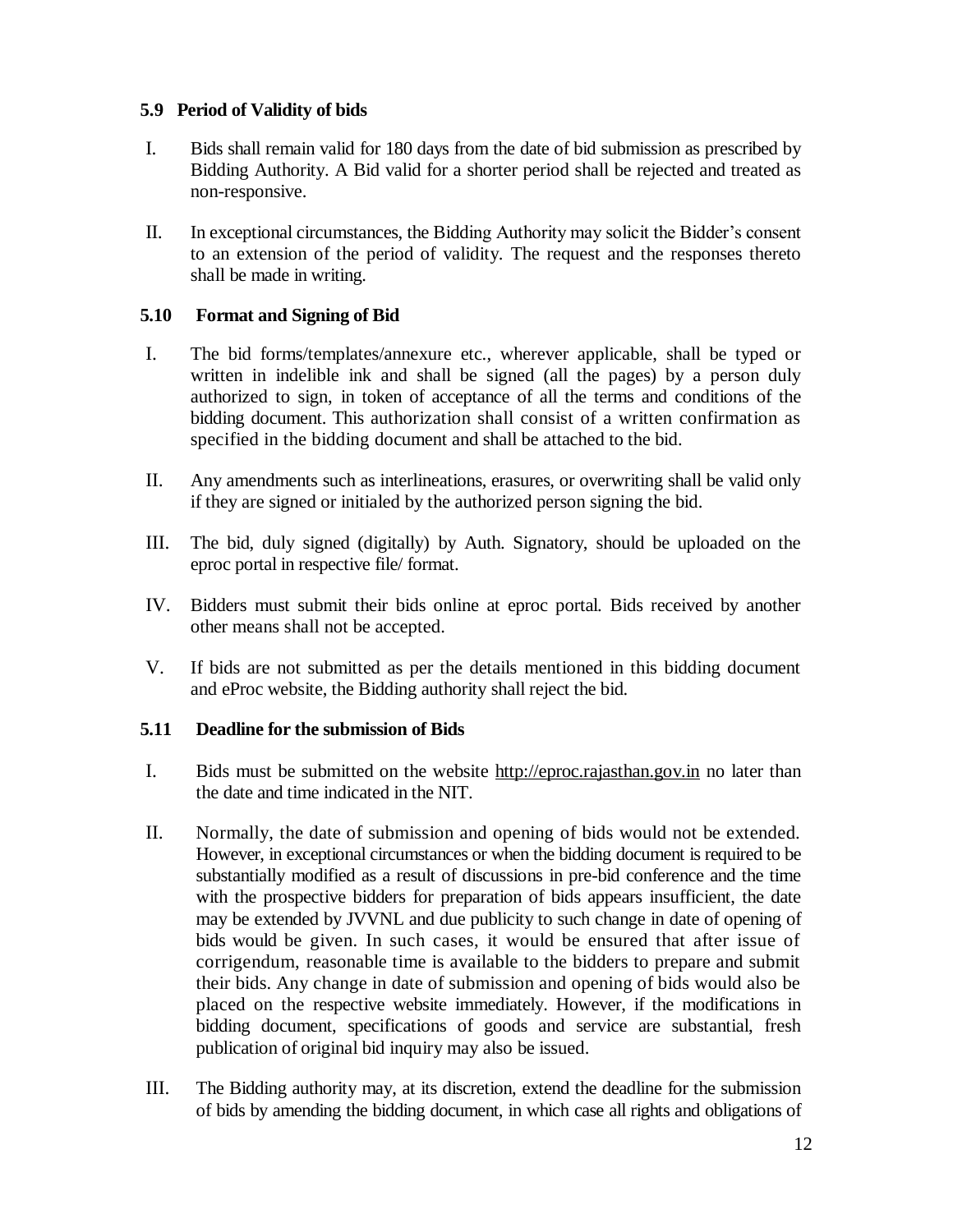the Bidding authority and bidders previously subject to the deadline shall thereafter be subject to the deadline as extended.

#### **5.12 Withdrawal, Substitution, and Modification of Bids**

- I. A Bidder may withdraw its bid or re-submit its bid (technical and/ or financial cover) as per the instructions/ procedure mentioned at eProc website under the section "Bidder's Manual Kit" but not after bid submission end date and time.
- II. Bids withdrawn shall not be opened and processed further.

#### **5.13 Bid Opening**

- I. The designated Procurement Committee will perform the bid opening, which is a critical event in the bidding process.
- II. The Bidding authority shall conduct the bid opening at the address, date and time specified in the NIT.
- III. All the bids received up to the specified time and date in response to all the bid inquiries shall be opened by the members of the designated Procurement Committee at the specified place, date and time in the presence of bidders or their authorized representatives who may choose to be present. Alternatively, the bidders may also view the bid opening status/ process online at eProc website.
- IV. All the documents comprising of technical bid/ cover shall be opened & downloaded from the eProc website (only for the bidders who have submitted the prescribed fee(s) to JVVNL).
- V. All the technical bid covers, except the Commercial/ Financial cover, shall be opened one at a time, and the following read out and recorded: the name of the bidder; the presence of the processing fee, Bid fee, EMD and any other details as the Bidding authority may consider appropriate.
- VI. The Bidding authority shall prepare a record of the bid opening that shall include, at a minimum: the name of the bidder and the presence or absence of processing fee, Bid fee, and EMD. The bidder's representatives who are present shall be required to sign the attendance sheet.
- VII. The Commercial/ Financial cover shall be kept unopened and shall be opened later on the date and time intimated to the bidders who qualify in the evaluation of technical bids.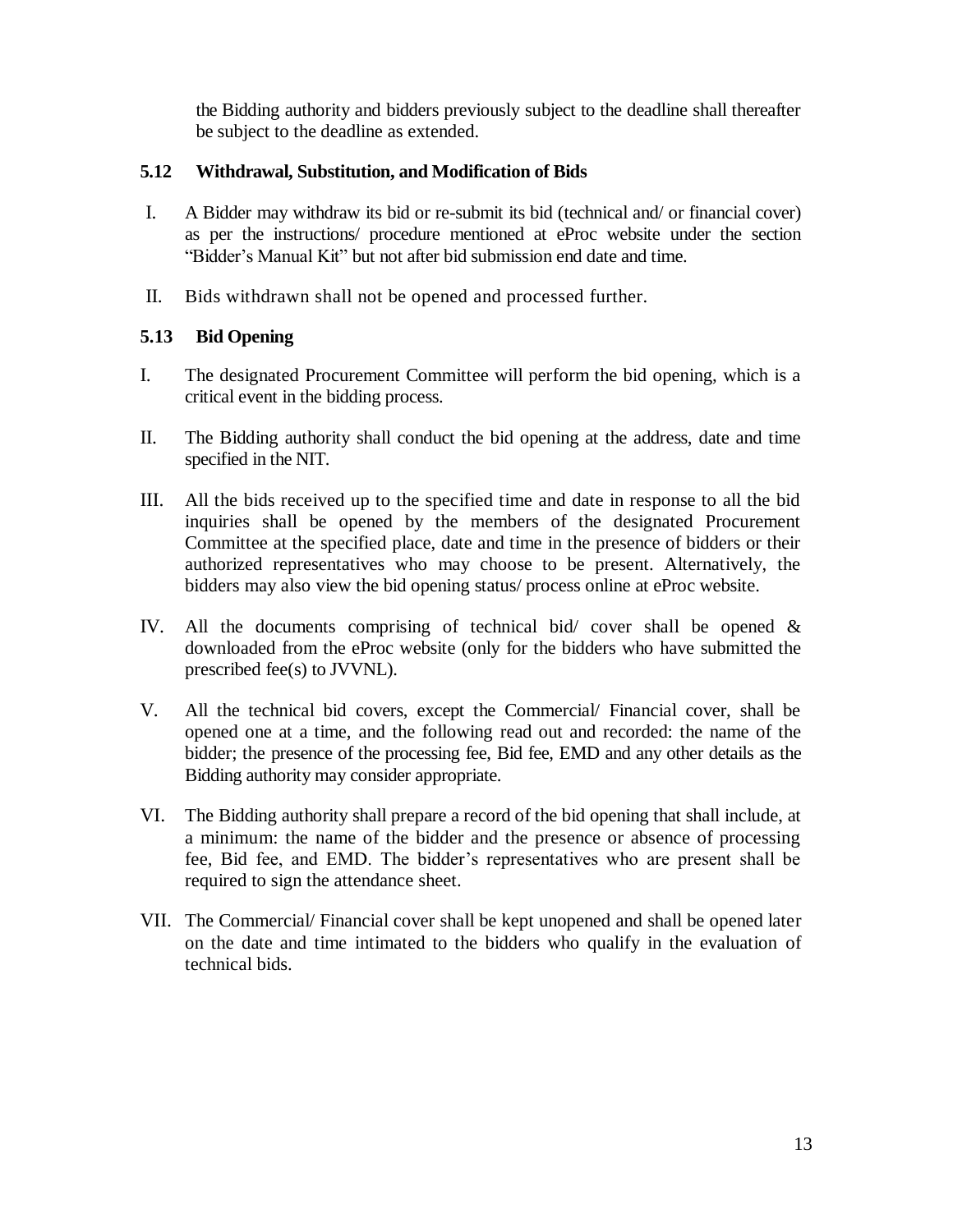#### **Annexure I**

#### **BIDDER'S AUTHORIZATION CERTIFICATE (To be enclosed with the technical bid)**

To,

THE Chief Accounts Officer(FM-W&M)

Jaipur Vidyut Vitran Nigam Limited,

Room No.11 shed No.1, Vidyut Bhawan, Jyoti

Nagar, Janpath, Jaipur-302005(INDIA)

<Bidder's Employee Name> \_\_\_\_\_\_\_\_\_\_\_\_\_\_\_\_\_\_\_\_\_\_\_\_\_\_\_\_\_\_\_\_\_\_\_\_\_\_\_\_\_\_\_\_\_\_\_\_\_ , <Designation>\_\_\_\_\_\_\_\_\_\_\_\_\_\_\_\_\_\_\_\_\_\_ is hereby authorized to sign relevant documents on behalf of the company/ firm in dealing with Bid of reference  $\leq$  Bidder Name, Dept  $\&$ Date> \_\_\_\_\_\_\_\_\_\_\_\_\_\_\_\_\_\_\_\_\_\_\_. He is also authorized to attend meetings & submit prequalification, technical & commercial information as may be required by you in the course of processing the above said Bid. For the purpose of validation, his/ her verified signatures are as under.

Thanking you,

| Name of the Bidder: - |  |
|-----------------------|--|
|-----------------------|--|

Verified Signature:

| <b>Authorised Signatory: -</b> |  |
|--------------------------------|--|
|--------------------------------|--|

Seal of the Organization: -

Date: \_\_\_\_\_\_\_\_\_\_\_\_

Place: \_\_\_\_\_\_\_\_\_\_\_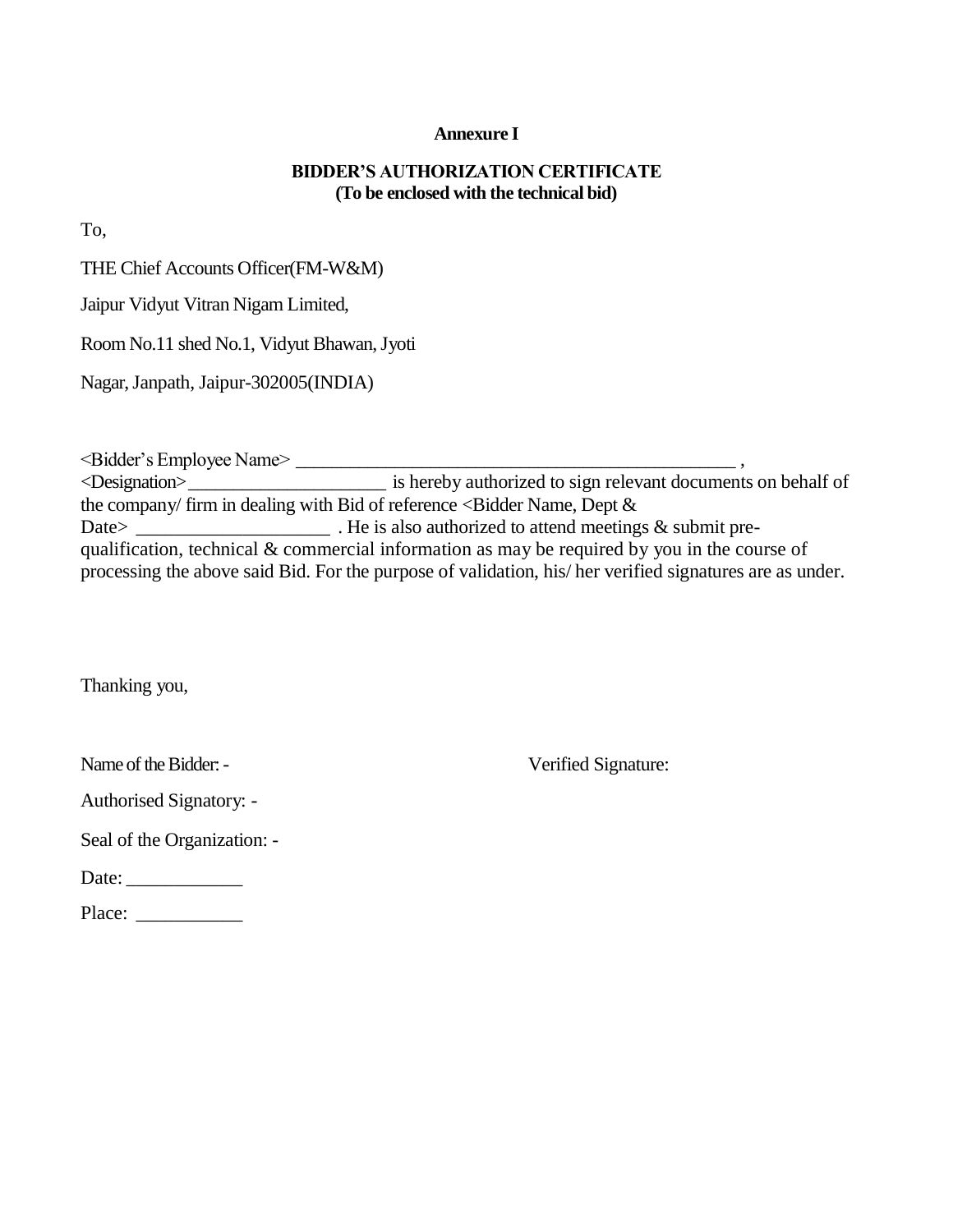#### ANNEXURE-II: PRE- BID QUERIES FORMAT

[Reference No. ]

Name of the Company/Firm:

Name of Person(s) Representing the Company/ Firm:

| Name of Person | Designation | $Email-ID(s)$ | Tel. Nos. & Fax<br>Nos. |
|----------------|-------------|---------------|-------------------------|
|                |             |               |                         |
|                |             |               |                         |

Company/Firm Contacts:

| <b>Contact Person(s)</b> | Address<br>correspondence | for | $Email-ID(s)$ | Tel. Nos. & Fax<br>Nos. |
|--------------------------|---------------------------|-----|---------------|-------------------------|
|                          |                           |     |               |                         |
|                          |                           |     |               |                         |

Query / Clarification Sought:

| SI.No. | <b>RFP</b> | <b>RFP</b> | Clause details | Query/        | Suggestion/ |
|--------|------------|------------|----------------|---------------|-------------|
|        | Page       | clause     |                | Clarification |             |
|        | No.        | No.        |                |               |             |
|        |            |            |                |               |             |
|        |            |            |                |               |             |
|        |            |            |                |               |             |

Note: - Queries must be strictly submitted only in the prescribed format (.XLS/ .XLSX/ .ODF/.doc/.docx). Queries not submitted in the prescribed format will not be considered/ responded at all by the Discom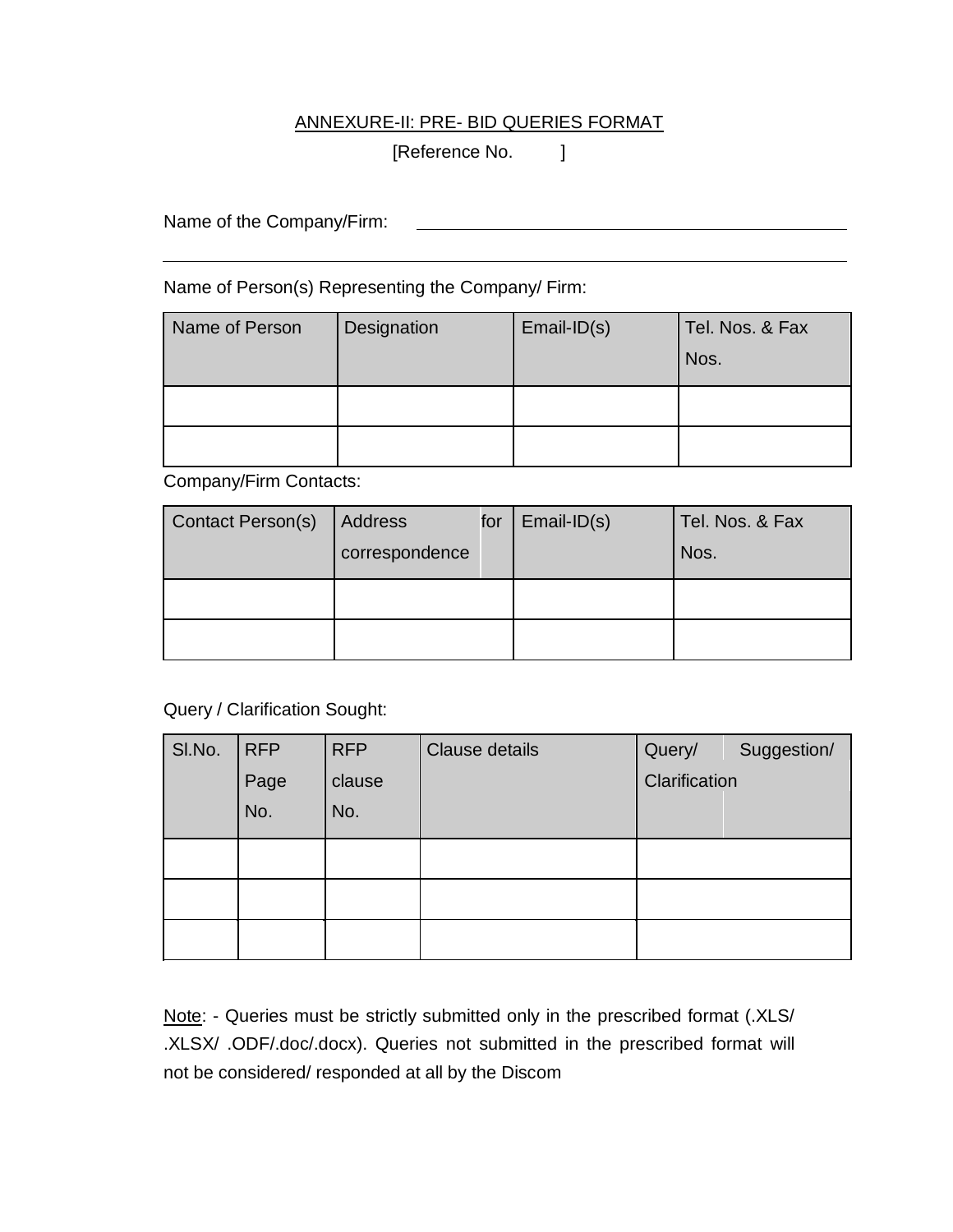#### Annexure III: FINANCIAL BID FORMAT

## (To be filled by the bidder in BoQ (.XLS file) on eProc website with a cover letter on his Letter head)

| S.No. | <b>Particulars</b>                    | Details |
|-------|---------------------------------------|---------|
|       | Name of the Rating Agency             |         |
|       | Initial Rating Fee excluding GST      |         |
|       | Annual Surveillance Fee excluding GST |         |

Note:-

1. Rating Fee shall be quoted by the bidder in lumsum (Rs. In lacs)

2. Applicable GST shall be reimbursed extra by the Discom on

furnishing the documentary evidence.

We agree to abide by the terms and conditions prescribed in Jaipur Vidyut Vitran Nigam Limited bidding document, dt.\_\_\_\_\_\_\_\_\_\_\_and other terms and conditions as may be prescribed by JVVNL for the successful mobilization of bonds.

Signature…………………

In the capacity of………………………

Duly authorised to sign Proposal for And on behalf of...........................

Seal of the Organization: -

Date………………….. Place………………….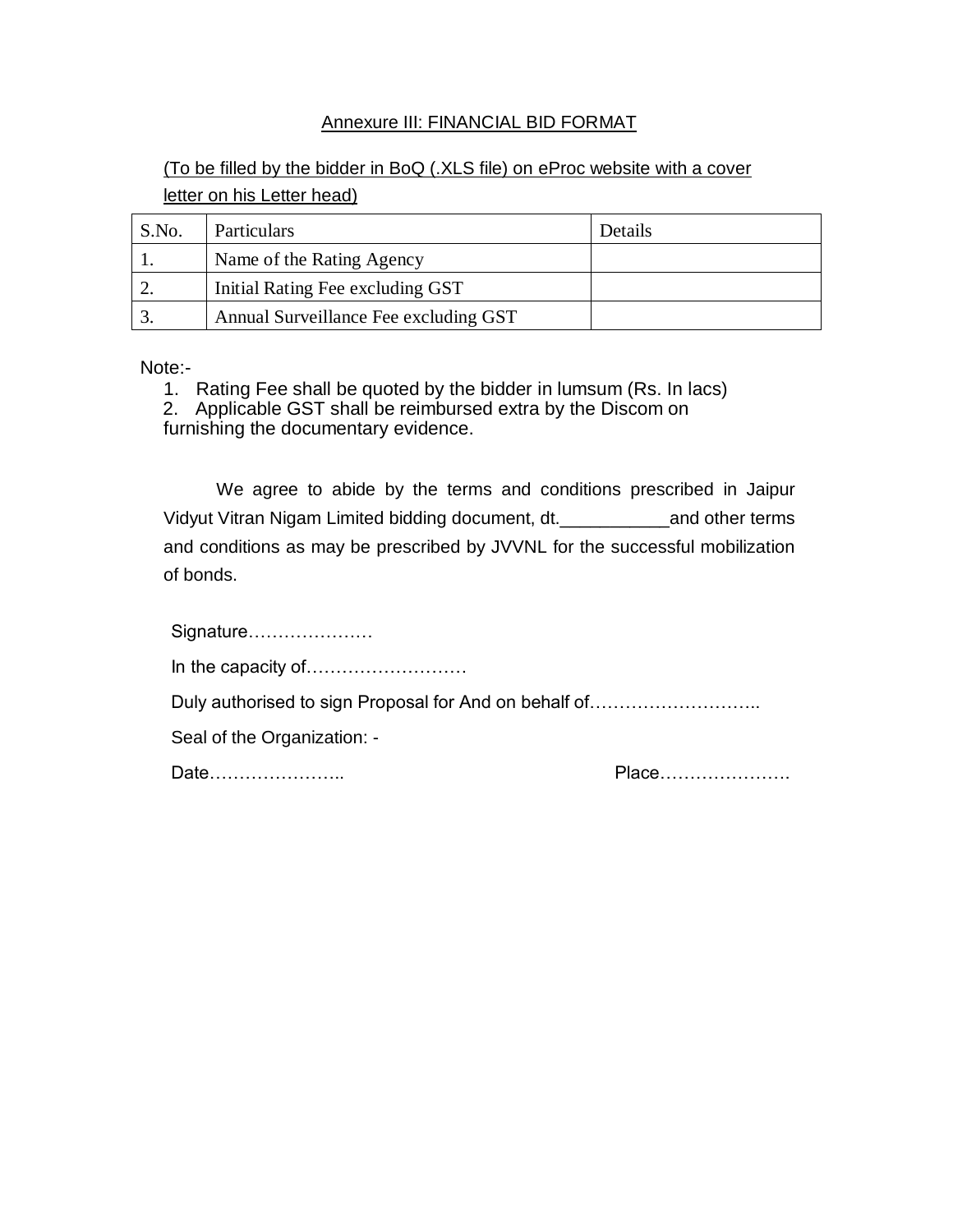Annexure-'A'

#### INDICATIVE DRAFT TERM SHEET FOR ISSUE OF DEBENTURES BY JAIPUR VIDYUT VITRAN NIGAM ON BEHALF OF ALL THREE DISCOMS WITH STATE GOVERNMENT GUARANTEE BACKED WITH RBI BACKSTOP

| <b>Clause</b>                          | <b>Revised/Amended</b>                                                                                                                                                                                                                                                                                                                                                           |
|----------------------------------------|----------------------------------------------------------------------------------------------------------------------------------------------------------------------------------------------------------------------------------------------------------------------------------------------------------------------------------------------------------------------------------|
| <b>Issuer</b>                          | All Three Rajasthan Discom as mentioned below:                                                                                                                                                                                                                                                                                                                                   |
|                                        | Jaipur Vidyut Vitran Nigam Limited (JVVNL)                                                                                                                                                                                                                                                                                                                                       |
|                                        | Ajmer Vidyut Vitran Nigam Limited (AVVNL)                                                                                                                                                                                                                                                                                                                                        |
|                                        | Jodhpur Vidyut Vitran Nigam Limited (JDVVNL)                                                                                                                                                                                                                                                                                                                                     |
| Instrument                             | Rated, Redeemable<br>Secured,<br>and<br>Taxable<br>Non-<br>Convertible Debentures; supported by Unconditional &<br>Irrevocable guarantee by the Government of Rajasthan<br>with RBI back stop for the principal & interest payment<br>of the debenture and will remain in force till all the bonds<br>issued by each Rajasthan Discom company pursuant to<br>these are redeemed. |
| Mode of Issue                          | Private Placement Mode on Electronic Bidding Platform<br>(EBP) as per SEBI Regulation                                                                                                                                                                                                                                                                                            |
| Instrument form and<br>Settlement Mode | De-materialised, settlement through Depository                                                                                                                                                                                                                                                                                                                                   |
| <b>Issue Size</b>                      | Rs.12,200 crore (Aggregate of all three Disoms<br>JVVNL, AVVNL, JDVVNL)                                                                                                                                                                                                                                                                                                          |
| Objects of the Issue                   | To augment the long term resources of the Company for<br>retiring high cost debts and meeting their operational<br>funding requirements.                                                                                                                                                                                                                                         |
| Tenor                                  | 10 Years                                                                                                                                                                                                                                                                                                                                                                         |
| <b>Coupon Payment</b><br>Frequency     | <b>Half Yearly</b>                                                                                                                                                                                                                                                                                                                                                               |
| Coupon payment and<br>Redemption dates | Half Yearly; 15 <sup>th</sup> day of March and 15 <sup>th</sup> day of September                                                                                                                                                                                                                                                                                                 |
| Redemption                             | Debentures are redeemable at par in 10 equal semi-annual<br>instalments having amounting to 10% each of the issue<br>amount, commencing from 15 <sup>th</sup> September and ending on<br>15 <sup>th</sup> March after completion of five years.                                                                                                                                  |
| Face Value                             | Each debenture would have a face value of Rs.50 lakhs comprising of<br>5 STRPPs of face value Rs.10 lakhs                                                                                                                                                                                                                                                                        |
| <b>Structured Payment</b><br>Mechanism | JVVNL, AVVNL & JDVVNL has undertaken that<br>starting from the $1st$ day of half year (the immediately<br>succeeding date after the debenture servicing date i.e. $16th$<br>day of March/ September as the case may be), it would                                                                                                                                                |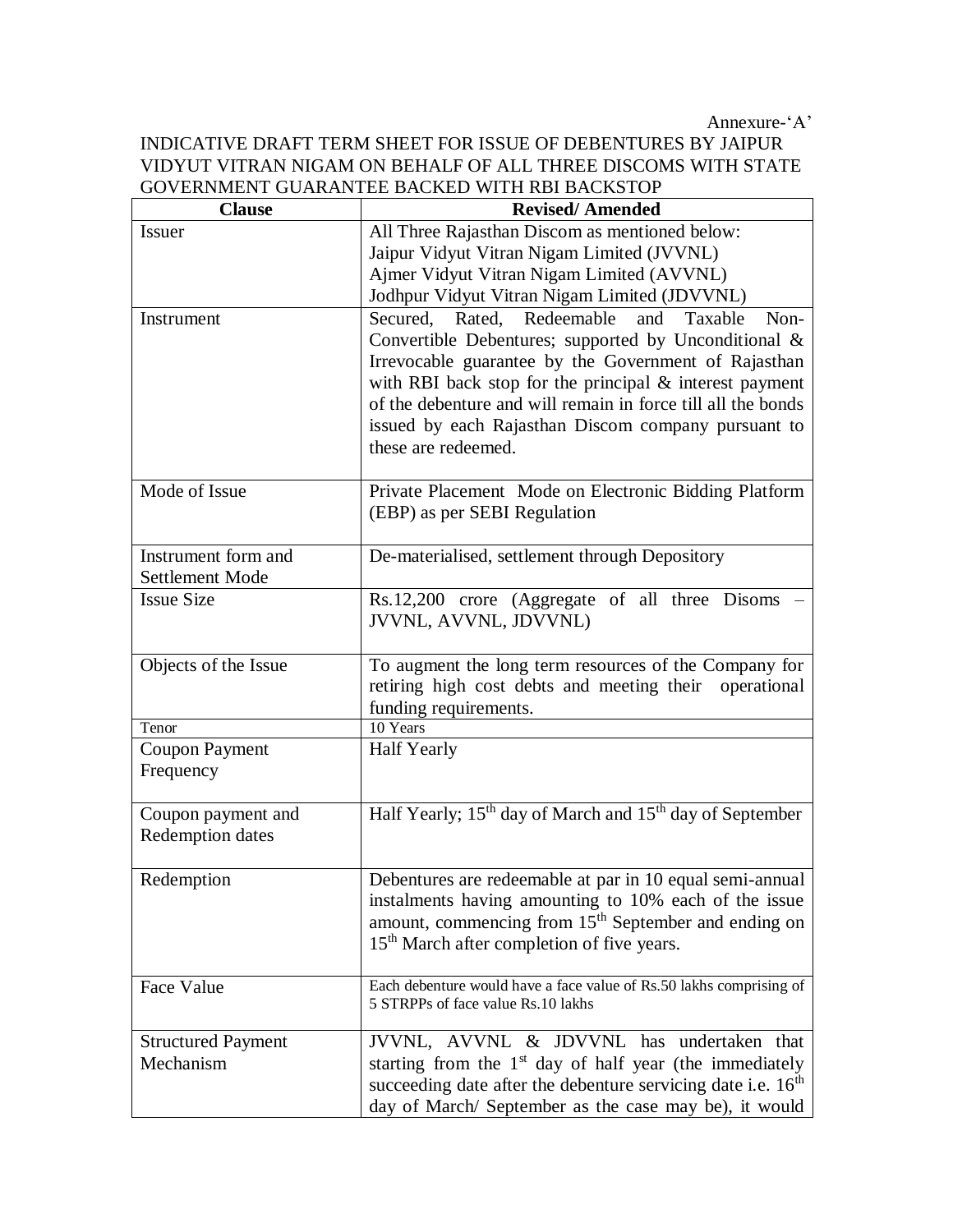|                       | daily remit an amount on pro-rata basis to JVVNL Bonds<br>Servicing Account, AVVNL Bonds Servicing Account,<br><b>JDVVNL</b> Bonds servicing Account respectively such that<br>the entire fund required for servicing the debt obligation<br>of these bonds falling due on the next servicing date gets<br>built up within a period of 165 days (T-15) i.e. 15 days<br>prior to the semi-annual servicing date.                                                                                                                                                                                                                                                                                                                                                                                                                                                                                                                                                                                                                                                                                                                                                             |
|-----------------------|-----------------------------------------------------------------------------------------------------------------------------------------------------------------------------------------------------------------------------------------------------------------------------------------------------------------------------------------------------------------------------------------------------------------------------------------------------------------------------------------------------------------------------------------------------------------------------------------------------------------------------------------------------------------------------------------------------------------------------------------------------------------------------------------------------------------------------------------------------------------------------------------------------------------------------------------------------------------------------------------------------------------------------------------------------------------------------------------------------------------------------------------------------------------------------|
|                       | The Debenture Trustee should independently monitor the<br>adequacy of collection in the JVVNL Bonds Servicing<br>Account, AVVNL Bond Servicing Account, JDVVNL<br>Bond Servicing Account on T-14 <sup>th</sup> day and inform the<br>Rajathan<br>State<br>Government,<br>through<br>written<br>communication, to fund the short-fall if any by T-10 days<br>in terms of their guarantee obligation. The failure on the<br>part of Issuer/ Rajasthan State Government to fully fund<br>this account within this stipulated time-frame would lead<br>the Debenture Trustee to trigger the RBI default payment<br>mechanism on T-10 <sup>th</sup> day.                                                                                                                                                                                                                                                                                                                                                                                                                                                                                                                         |
|                       | In terms of the above, the Debenture Trustee would issue<br>a letter to RBI on the next working (T-9) days with a<br>copy of Government to Rajasthan requesting RBI to make<br>good the shortfall amount by debiting the funds available<br>in the RBI account of the State Government within a<br>period of $8$ days $(T-1)$ as per the authorisation given to<br>RBI by the State Government to this effect and as<br>incorporated in the Debenture Trust Deed. RBI, on<br>receiving such information from Debenture Trustee, will<br>write to Government of Rajasthan instructing the State to<br>transfer the necessary funds to JVVNL Bond Servicing<br>Account, AVVNL Bond Servicing Account, JDVVNL<br>Bond Servicing Account and send a written confirmation<br>to that effect to RBI within a period of 6 days from the<br>date of receipt of such instruction. If no communication is<br>received from Government of Rajasthan within the<br>stipulated timeline (T-3 days), RBI would make good the<br>shortfall by debiting the RBI account of the State<br>Government within a period of 2 days (T-1 day) i.e. 1 day<br>prior to debenture servicing due date. |
|                       | In the event, any of the milestone days mentioned in the<br>T-structure above happens to be a holiday/ bank's closing<br>day, the immediate preceding bank working day would be<br>the deemed date for execution of the relevant action.                                                                                                                                                                                                                                                                                                                                                                                                                                                                                                                                                                                                                                                                                                                                                                                                                                                                                                                                    |
| <b>Escrow Account</b> | The Issuer/s would be required to open their respective designated                                                                                                                                                                                                                                                                                                                                                                                                                                                                                                                                                                                                                                                                                                                                                                                                                                                                                                                                                                                                                                                                                                          |